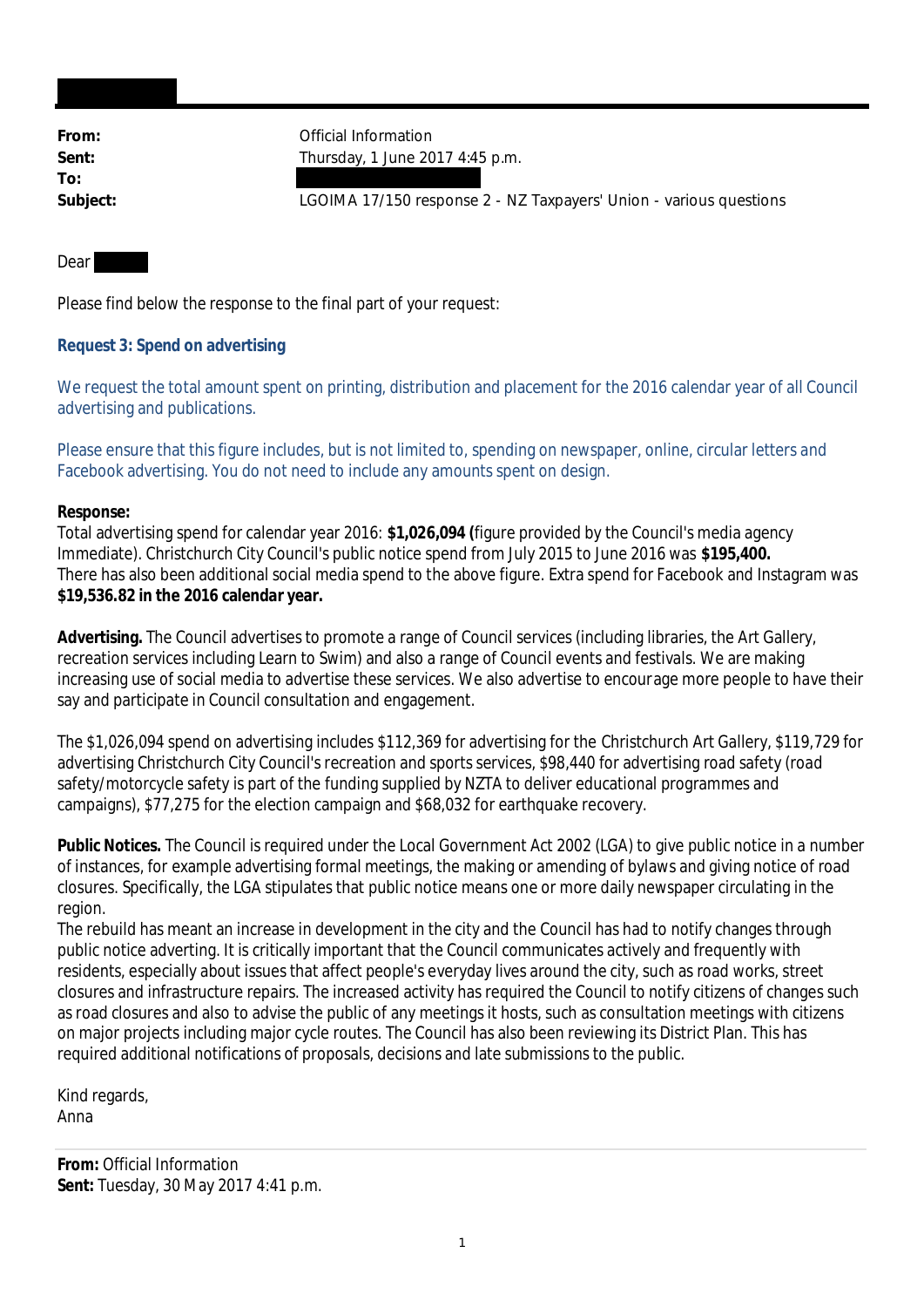### **To:**

**Subject:** HPRM: LGOIMA 17/150 response - NZ Taxpayers' Union - various questions

Dear I

Thank you for your emails, received on 6 April 2017. You requested a range of information under the Local Government Official Information and Meetings Act 1987 (LGOIMA).

**Extension of timeframe** On 9 May 2017, we extended the timeframe on our response to you by an additional fifteen working days.

**Release of information** We will respond to each of your points in turn. Our responses are in black.

**Request 1. Average residential costs**

a) the average residential costs of rates and other Council charges for the 2015/16 financial year:

**Average residential costs = (X + Y)/Z**

Where:

**X** is the total of all rates (general and targeted) charged by the Council to residential properties;

**Y** is the total amount of user charges or levies applicable to residential properties (for example charges relating to metered water, infrastructure contributions, refuse collection, fire protection etc.); and

**Z** is the number of residential properties (however defined by the Council) within the Council's district or city. If the Council does not have a classification for residential, please use the closest definition (such as urban).

Please do not include Council charges that are not part of the rates demand (for example retail sales of Council rubbish bags).

Please do not include any amounts collected on behalf of a Regional Council.

(b) A list of the types of rates, user charges and levies used to calculate each of the figures above.

Please use GST inclusive figures for the calculations

Please ensure that the figures used (X,Y and Z) are disclosed in the response.

**Response:** The average residential costs of rates and other Council charges for the 2015/16 year were \$2,190. This figure is GST inclusive, and is comprised of standard rates, the uniform annual general charge (UAGC), waste minimisation rate, active travel rate, sewer rate, land drainage rate and water connected rate.

Please note:

- We don't normally think of "user charges" as separate to "rates" if they're all collected through the rates  $\mathbf{r}$ system – the only volume-related rate we charge is for excess water consumption, which is only charged to high-user business and rural properties (ie. not residential).
- We charge our fixed rates on the number of Separately Used or Inhabited Parts of a property (SUIP), not on the property itself (e.g. a house with granny flat is recorded as 2 SUIPs, not 1 Rating Unit) – a simple average therefore slightly understates the rates paid by the average property, so we use an "average property" for each sector as a better illustration in our published Annual Plans.

**So, for the 2015/16 year:**

 $X + Y =$  Total rates charges to Residential = \$319,992,059 (all X; Y is zero)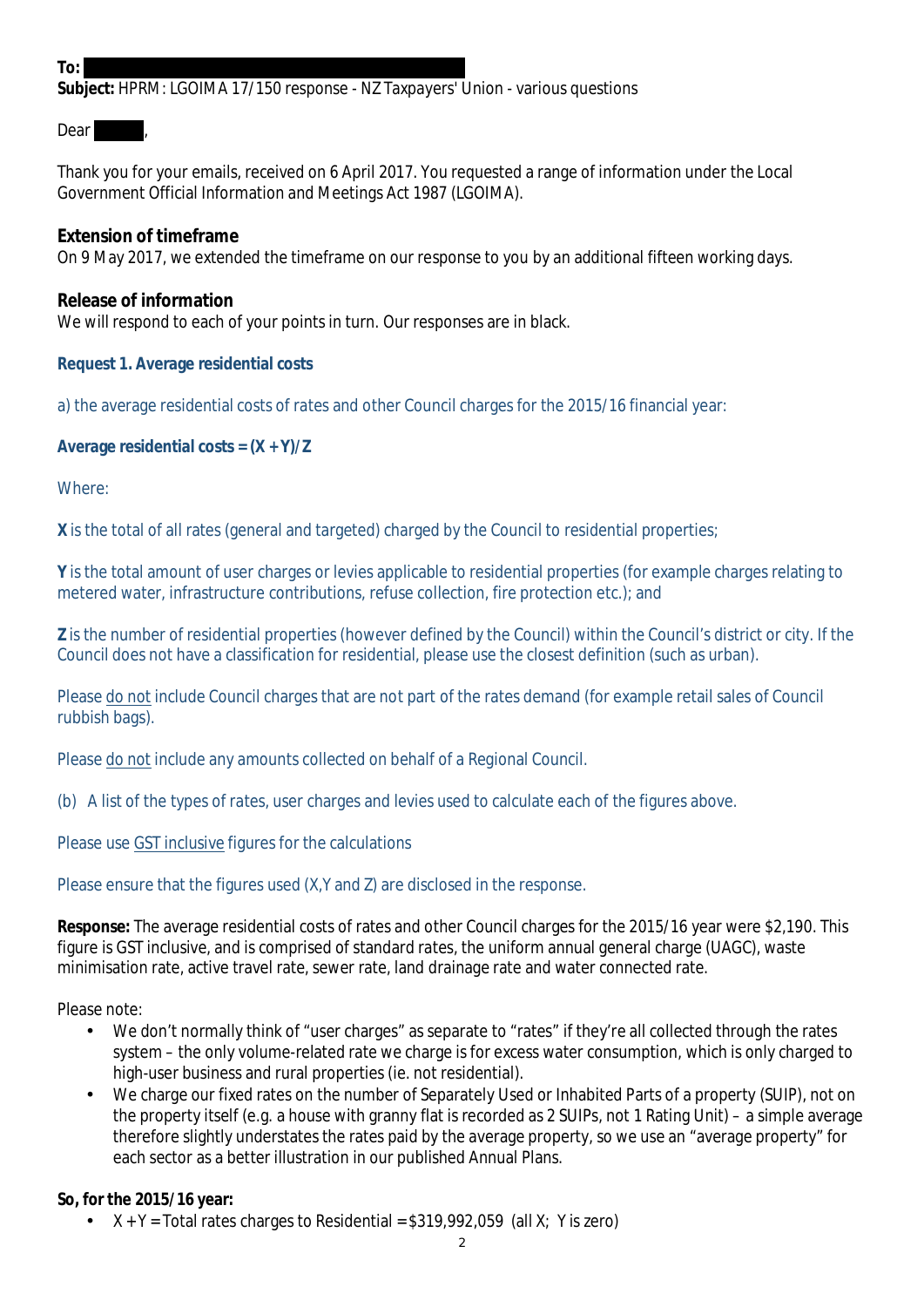- o Includes GST, but excludes ECan's charges which we collect on their behalf
- o This was 72.4% of our total rates, compared with Residential's 74.1% share of the District's total Capital Value
- Z = Total residential SUIPs = 148,582 (out of a total 170,016 rateable SUIPs in the District)
- Average rates per Residential SUIP = \$2,153.64
- HOWEVER, for the TYPICAL residential rating unit:
	- o Average 2013 CV = \$441,655
	- $\circ$  Average rates = \$2,189.77

| Type of Rate          | <b>Rating Base</b><br>(CV & SUIPs) | Decimal /<br><b>Fixed Charge</b> | <b>Rates Revenue</b> |
|-----------------------|------------------------------------|----------------------------------|----------------------|
| General               | 64,691,517,385                     | 0.298232                         | 192,930,806          |
| <b>UAGC</b>           | 148,582                            | 117.56                           | 17,467,300           |
| Water (connected)     | 62,846,032,962                     | 0.042342                         | 26,610,267           |
| Water (not connected) | 2,528,196,006                      | 0.021171                         | 535,244              |
| Water (restricted)    | 669                                | 175.00                           | 117,075              |
| Water (fire service)  | 172                                | 109.56                           | 18,844               |
| Drainage              | 64, 223, 374, 432                  | 0.025499                         | 16,376,318           |
| Sewage                | 64,577,769,608                     | 0.066666                         | 43,051,416           |
| Waste Min (full)      | 140,445                            | 141.00                           | 19,802,745           |
| Waste Min (part)      | 1,044                              | 105.75                           | 110,403              |
| Active Travel         | 148,582                            | 20.00                            | 2,971,640            |
|                       |                                    |                                  | 319,992,059          |

Most rates are decimals – i.e. a number of cents per dollar of Capital Value. Blue figures are fixed charges (i.e. dollar charge per SUIP).

**Request 2: Audit and Risk Committee**

We request the following information as of 31 March 2017:

(a) the number of members on the Council's Audit and Risk Committee (or equivalent); 10

(b) the number of independent members on the Committee;

3

(c) the number of lawyers (with a current practising certificate) on the Committee;

1

(d) the number of chartered accountants on the Committee; and

 $\mathfrak{2}$ 

(e) whether the chair of the Council's Audit and Risk Committee is an independent member. yes

**Request 3: Spend on advertising**

We request the total amount spent on printing, distribution and placement for the 2016 calendar year of all Council advertising and publications.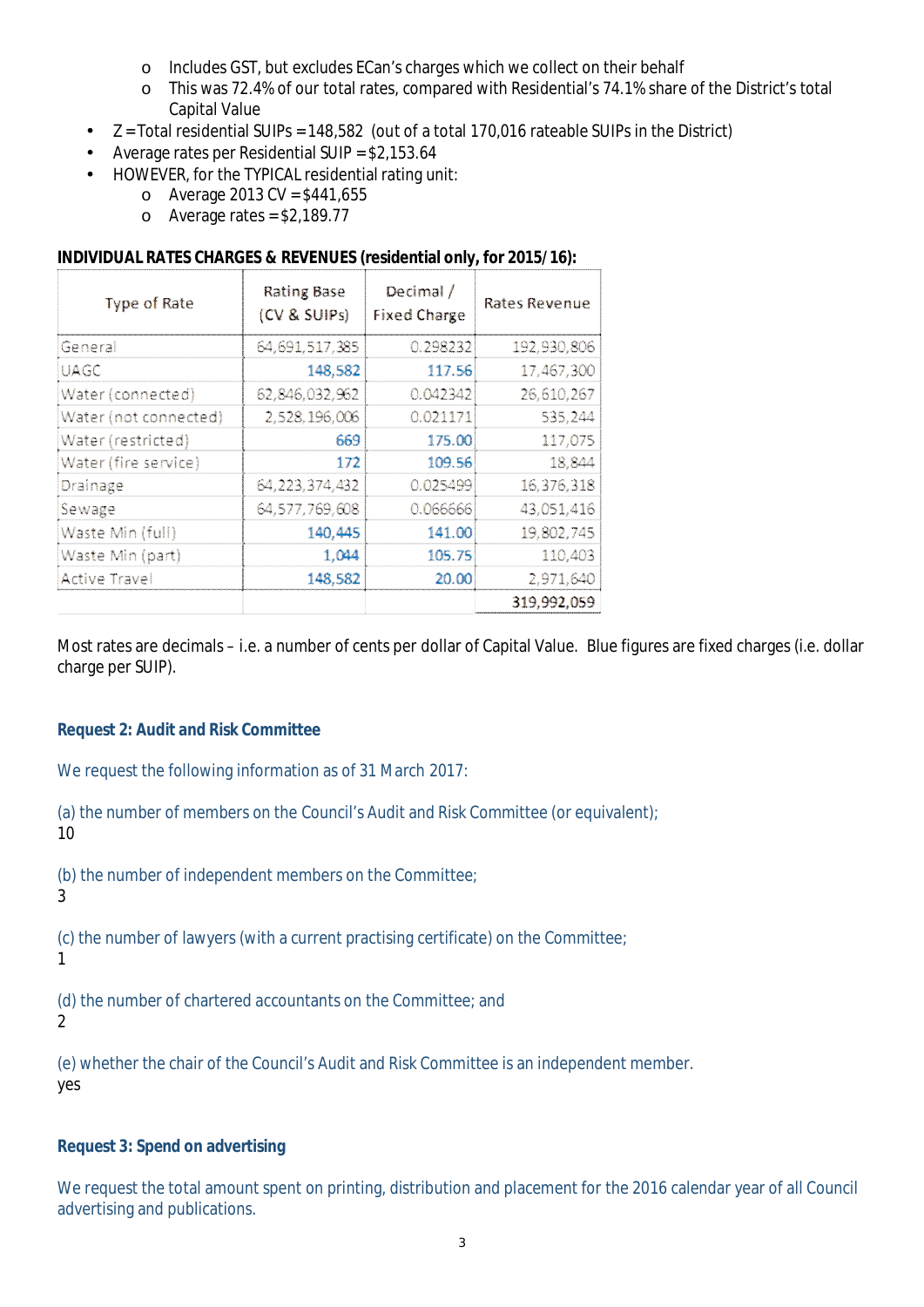Please ensure that this figure includes, but is not limited to, spending on newspaper, online, circular letters and Facebook advertising. You do not need to include any amounts spent on design.

**Response:**

The Council has decided to release this information to you. Staff are currently pulling this together and we will send this through shortly.

**Request 4: Code of conduct**

We request the following information:

(a) confirmation of whether there is a code of conduct which requires Council staff to act in a politically neutral manner; and

(b) if so, the specific wording of the provision(s).

**Response:**

The specific wording of the provision related to political neutrality is as follows:

Employees and representatives of the organisation are expected to conduct themselves following these principles:

| <b>Political neutrality</b> | This includes:                                                                                                                                                                                                                                        |
|-----------------------------|-------------------------------------------------------------------------------------------------------------------------------------------------------------------------------------------------------------------------------------------------------|
|                             | Acting with political impartiality when carrying out duties.                                                                                                                                                                                          |
|                             | Immediately advising management if personal views on an<br>issue conflict with those of Council, and may have an actual<br>or perceived adverse effect on you or your work.                                                                           |
|                             | Ensuring the performance of your position is not influenced<br>by personal beliefs or anything that might benefit you.                                                                                                                                |
|                             | Ensuring the nature and extent of involvement in any<br>political activity in a personal capacity is consistent with<br>maintaining political neutrality in your role. Please refer to<br>Council Election Guidelines for Staff for more information. |
|                             |                                                                                                                                                                                                                                                       |

A copy of the Employee Code of Conduct is attached.

**Request 5: Staff performance**

We request the following information:

(a) the number of Council employees dismissed due to poor performance in the last 12 months; and In the last 12 months, there were no employees dismissed due to poor performance.

(b) the total number of staff employed in the same period (gross, not full-time equivalent). The total number of staff employed as at 28 February 2017 was 3616.

**Request 6: Remuneration of elected officials**

We request the:

- (a) annual remuneration of the Mayor; and
- (b) average annual remuneration for the councillors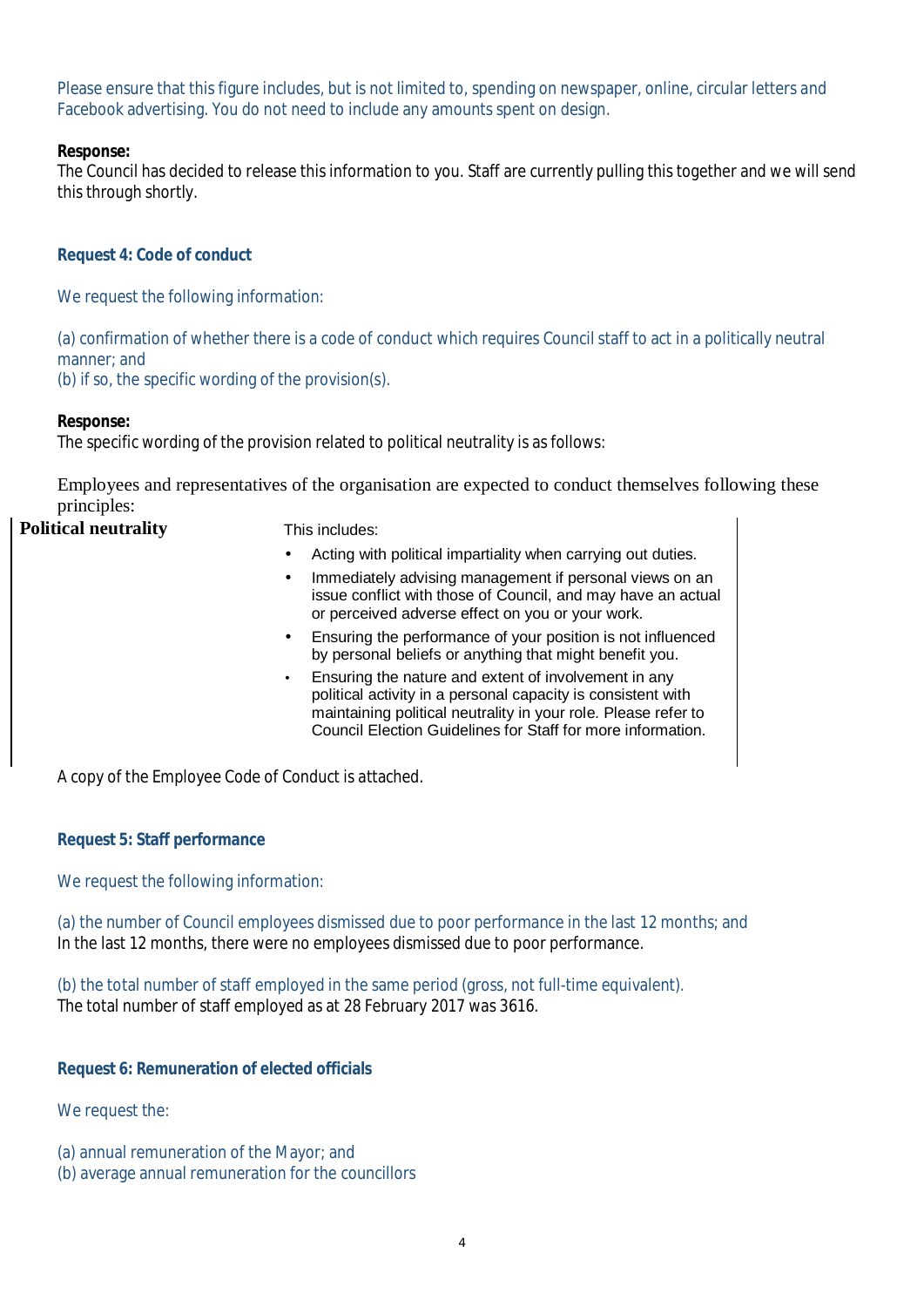We appreciate that elected officials may not have been in office for a full year. As such, we request that the information above be disclosed as annualised figures (i.e. based on the amounts paid since the election of the new Council).

**Response:**

This information is publicly available, at the following link:

http://www.legislation.govt.nz/regulation/public/2016/0158/latest/DLM6880643.html?search=ad\_regulation\_\_cert ain+local+authorities\_2016\_\_\_25\_an%40bn%40rc%40dn%40apub%40aloc%40apri%40apro%40aimp%40bgov%40bl oc%40bpri%40bmem%40rpub%40rimp\_rc%40ainf%40anif%40bcur%40rinf%40rnif%40raif%40rasm%40rrev\_a\_aw\_s e&p=1#DLM6880643

Accordingly, we have decided to refuse this part of your request under section 17(d) of the LGOIMA – the information requested is or will soon be publicly available.

**Request 7: Spending on tourism and economic promotion**

We request the following information:

- (a) the total spending on Regional Tourism Organisations and Economic Development Agencies in the 2016 calendar year; and
- \$7.427 million.

#### **2016 Calendar Year - spending on Regional Tourism Organisations and Economic Development Agencies**

|                     | 2015/16<br>(half) | 2016/17<br>(half) | Total     |
|---------------------|-------------------|-------------------|-----------|
| <b>Base Funding</b> |                   |                   |           |
| Grant               | 2,622,715         | 2,622,800         | 5,245,515 |
| Project grants      | 1,101,129         | 1,080,600         | 2,181,729 |
|                     |                   |                   | 7,427,244 |

(b) the total spending on additional initiatives of which the primary objective was economic or tourism promotion in the 2016 calendar year – with a description of these activities.

In addition to (b) please exclude any capital expenditure (such as new tourism facilities) as we are only interested in the quality of operational expenditure for the purposes of this request.

The other initiatives that have economic development include the Council's funding for Regenerate Christchurch; this was \$4 million for the 2016/17 financial year, so \$2 million for the 2016 calendar year.

Christchurch City Council contracts with its economic and tourism agencies to deliver economic and tourism development functions. The performance of these entities in delivering these and functions is measured based on the achievement of agreed levels of service in our Long Term and Annual Plans.

**Publication of responses to LGOIMA requests**

Please note: our LGOIMA responses may be published on the Christchurch City Council website a month after they have been responded to, with requesters' personal details withheld. If you have any concerns about this please contact the Official Information team on officialinformation@ccc.govt.nz.

Yours sincerely,

**Anna Sinclair** Public Information Adviser Office of the Chief Executive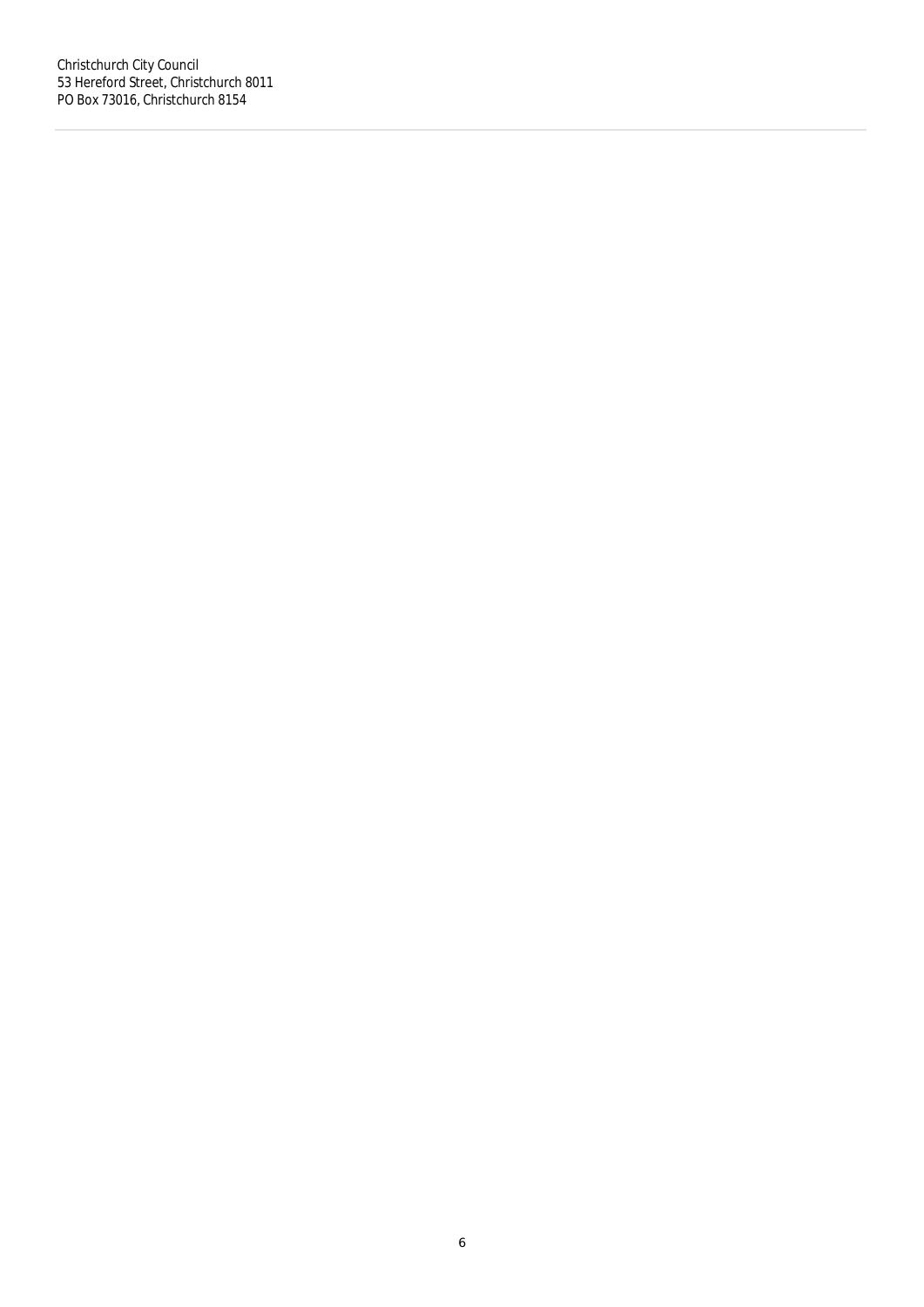

# **EMPLOYEE CODE OF CONDUCT**

| <b>Employee Code of Conduct</b> |                                     |  |
|---------------------------------|-------------------------------------|--|
| Approved by:                    | Emma Davis, Head of Human Resources |  |
| Date approved:                  | December 2016                       |  |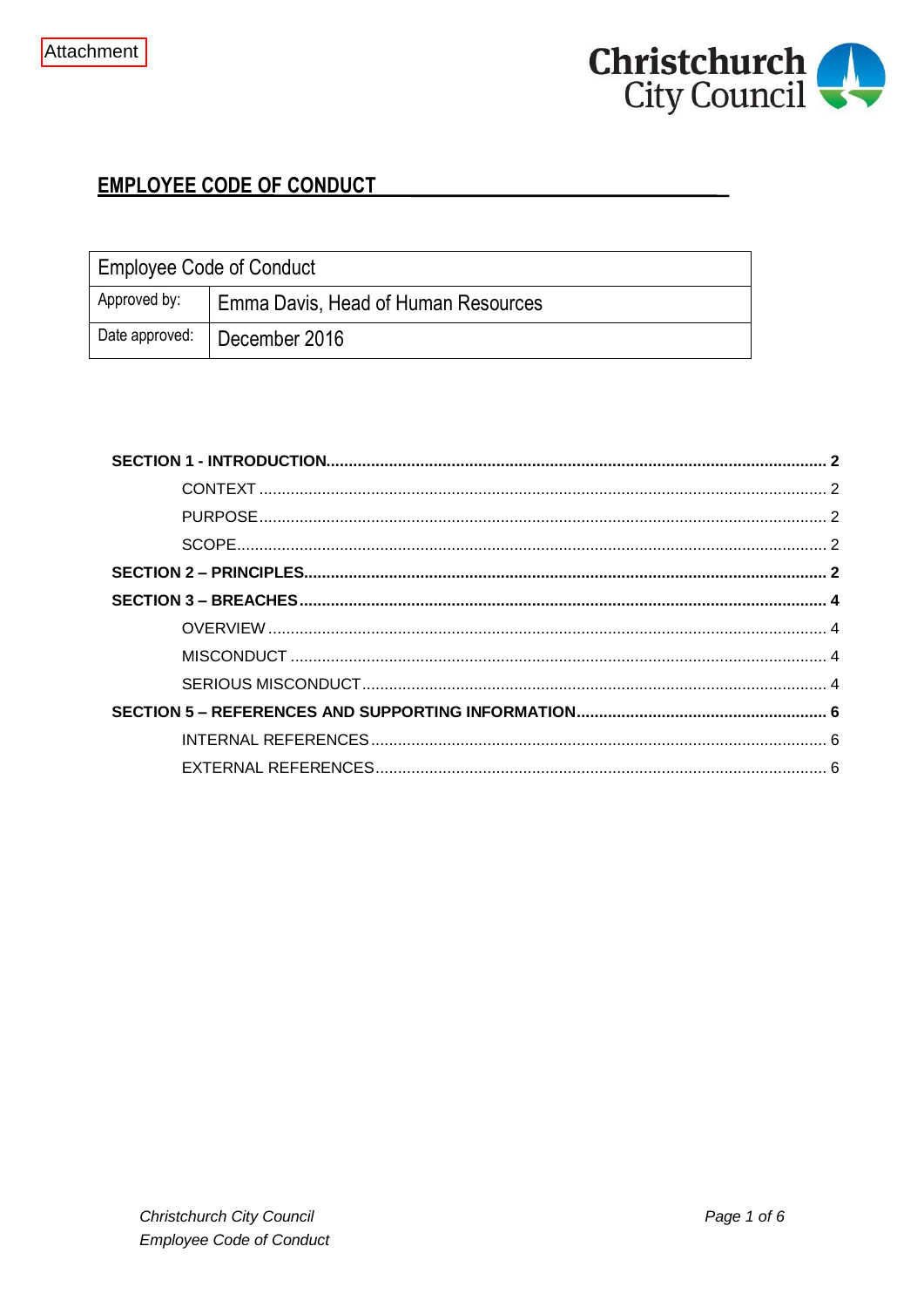## **SECTION 1 - INTRODUCTION**

| <b>Context</b> | Christchurch City Council is a territorial local authority and provides a variety of<br>services to Christchurch residents and visitors. The Local Government Act provides<br>the over-riding framework for New Zealand local government. It states that the<br>function of local authorities is:<br>1. to enable democratic local decision-making and action by, and on behalf of,<br>communities; and<br>to meet the current and future needs of communities for good-quality local<br>2.<br>infrastructure, local public services, and performance of regulatory functions in a<br>way that is most cost-effective for households and businesses.<br>Elected members represent the interests of the Christchurch people, and are<br>accountable to them. The elected members rely on the Chief Executive and the staff<br>employed to take pride in maintaining a high level of quality throughout all aspects of<br>the organisation and in the services it provides. |
|----------------|---------------------------------------------------------------------------------------------------------------------------------------------------------------------------------------------------------------------------------------------------------------------------------------------------------------------------------------------------------------------------------------------------------------------------------------------------------------------------------------------------------------------------------------------------------------------------------------------------------------------------------------------------------------------------------------------------------------------------------------------------------------------------------------------------------------------------------------------------------------------------------------------------------------------------------------------------------------------------|
| <b>Purpose</b> | The purpose of this Code is to give guidance to all employees on the standards of<br>conduct required by the Christchurch City Council (the Council) and describe the<br>consequences which may result if those standards are breached.                                                                                                                                                                                                                                                                                                                                                                                                                                                                                                                                                                                                                                                                                                                                   |
| <b>Scope</b>   | This policy is applicable to all Council employees. The Code applies inside work<br>hours and outside work hours where actions could adversely bring the image or<br>reputation of the Council into disrepute or otherwise impact on the employee's<br>employment or the Council.<br>The standards also apply to persons engaged by the Council, including<br>contractors/consultants, and will form part of the contractual arrangements between<br>such individuals and the Council. However, the consequences of a breach set out in<br>this Code are not applicable to contractors/consultants engaged pursuant to a<br>contract for service.                                                                                                                                                                                                                                                                                                                         |

# **SECTION 2 – PRINCIPLES**

Employees and representatives of the organisation are expected to conduct themselves following these principles:

| Professional, impartial, ethical<br>and honest | This includes:<br>Following Council policies and procedures.<br>$\bullet$                                                                                         |
|------------------------------------------------|-------------------------------------------------------------------------------------------------------------------------------------------------------------------|
|                                                | Acting lawfully and ethically in the best interests of Council<br>$\bullet$<br>and the community.                                                                 |
|                                                | Being honest, open and transparent in all of your dealings<br>$\bullet$<br>with Council and the community.                                                        |
|                                                | Delivering the highest possible standard of service to all<br>$\bullet$<br>customers.                                                                             |
|                                                | Disclosing personal interests that could conflict with those of<br>$\bullet$<br>Council. Please refer to the Conflict of Interest policy for<br>more information. |
|                                                | Ensuring personal hygiene, habits and dress meet the<br>$\bullet$<br>standard required for the job being performed and do not                                     |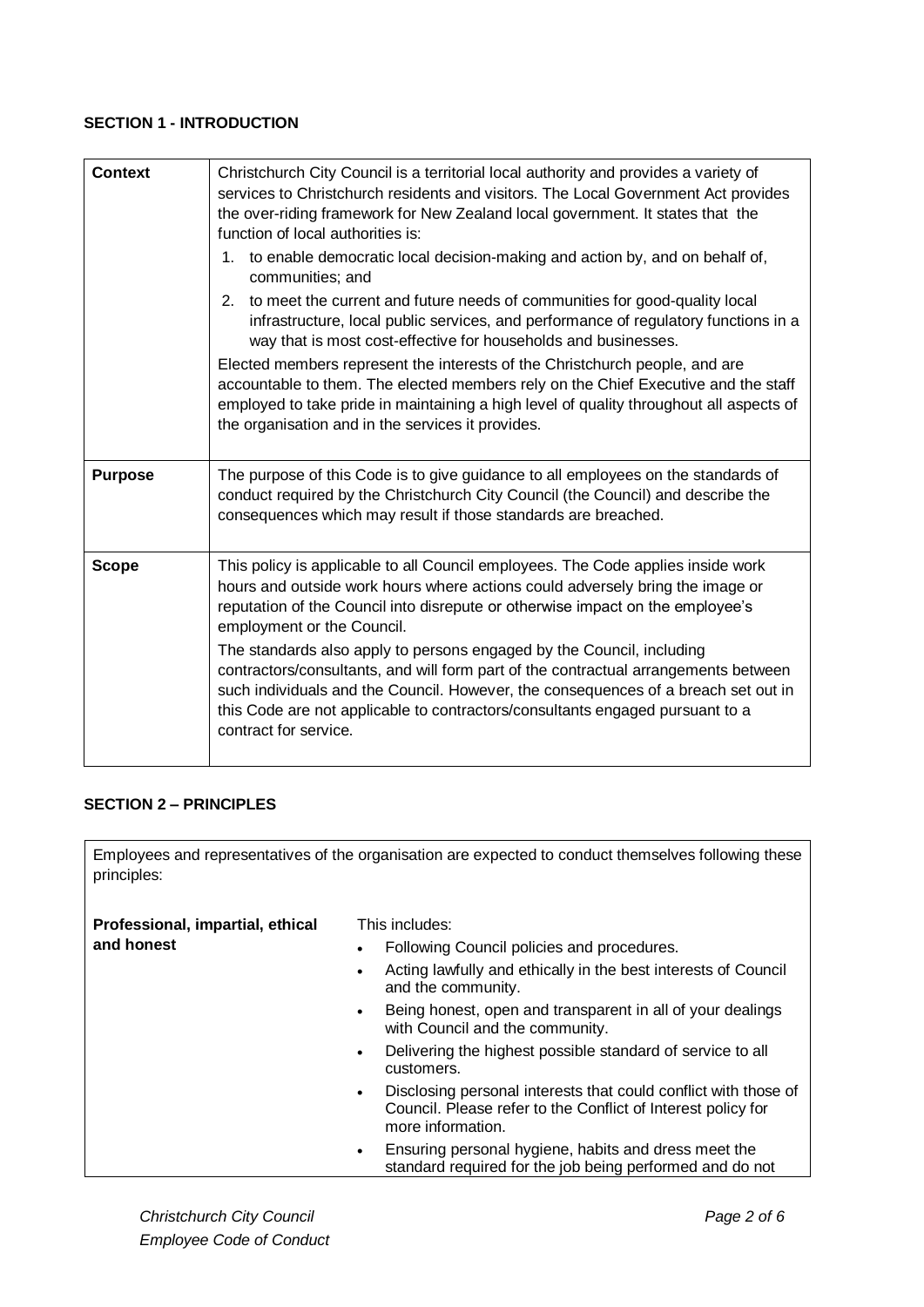|                                                                     | cause offence to others                                                                                                                                                                                                                                            |
|---------------------------------------------------------------------|--------------------------------------------------------------------------------------------------------------------------------------------------------------------------------------------------------------------------------------------------------------------|
|                                                                     |                                                                                                                                                                                                                                                                    |
| <b>Respectful and courteous</b>                                     | This includes:                                                                                                                                                                                                                                                     |
|                                                                     | Valuing and accepting diversity and treating all people with<br>equity and fairness.                                                                                                                                                                               |
|                                                                     | Ensuring that language and behaviour are not threatening,<br>$\bullet$<br>offensive, abusive, harassing or bullying. Please refer to the<br>Harassment and Bullying Prevention policy for more<br>information.                                                     |
|                                                                     | Ensuring that workplace relationships do not adversely<br>$\bullet$<br>affect the performance of your position.                                                                                                                                                    |
|                                                                     | Protecting the privacy of individuals and maintaining<br>$\bullet$<br>confidentiality.                                                                                                                                                                             |
|                                                                     | Behaving in a professional, responsive, respectful and<br>$\bullet$<br>courteous manner.                                                                                                                                                                           |
| <b>Political neutrality</b>                                         | This includes:                                                                                                                                                                                                                                                     |
|                                                                     | Acting with political impartiality when carrying out duties.                                                                                                                                                                                                       |
|                                                                     | Immediately advising management if personal views on an<br>$\bullet$<br>issue conflict with those of Council, and may have an actual<br>or perceived adverse effect on you or your work.                                                                           |
|                                                                     | Ensuring the performance of your position is not influenced<br>٠<br>by personal beliefs or anything that might benefit you.                                                                                                                                        |
|                                                                     | Ensuring the nature and extent of involvement in any<br>$\bullet$<br>political activity in a personal capacity is consistent with<br>maintaining political neutrality in your role. Please refer to<br>Council Election Guidelines for Staff for more information. |
| Accountable, trustworthy and                                        | This includes:                                                                                                                                                                                                                                                     |
| responsible custodians of<br><b>Christchurch's assets and funds</b> | Taking good care of property and funds and using them only<br>for intended purposes.                                                                                                                                                                               |
|                                                                     | Valuing time as a resource and ensuring work is performed<br>$\bullet$<br>safely, efficiently and effectively.                                                                                                                                                     |
|                                                                     | Never misusing or misappropriating Council property or<br>$\bullet$<br>funds.                                                                                                                                                                                      |
|                                                                     | Considering the health and safety of others and the safety<br>$\bullet$<br>and security of Council property/resources.                                                                                                                                             |
|                                                                     | Treating all information with care and using it only for<br>$\bullet$<br>authorised and appropriate purposes.                                                                                                                                                      |
|                                                                     | Declining any offers of cash, goods or services that are or<br>$\bullet$<br>could be seen as inducements or bribes. Please refer to the<br>Gifts and Hospitality policy for more information.                                                                      |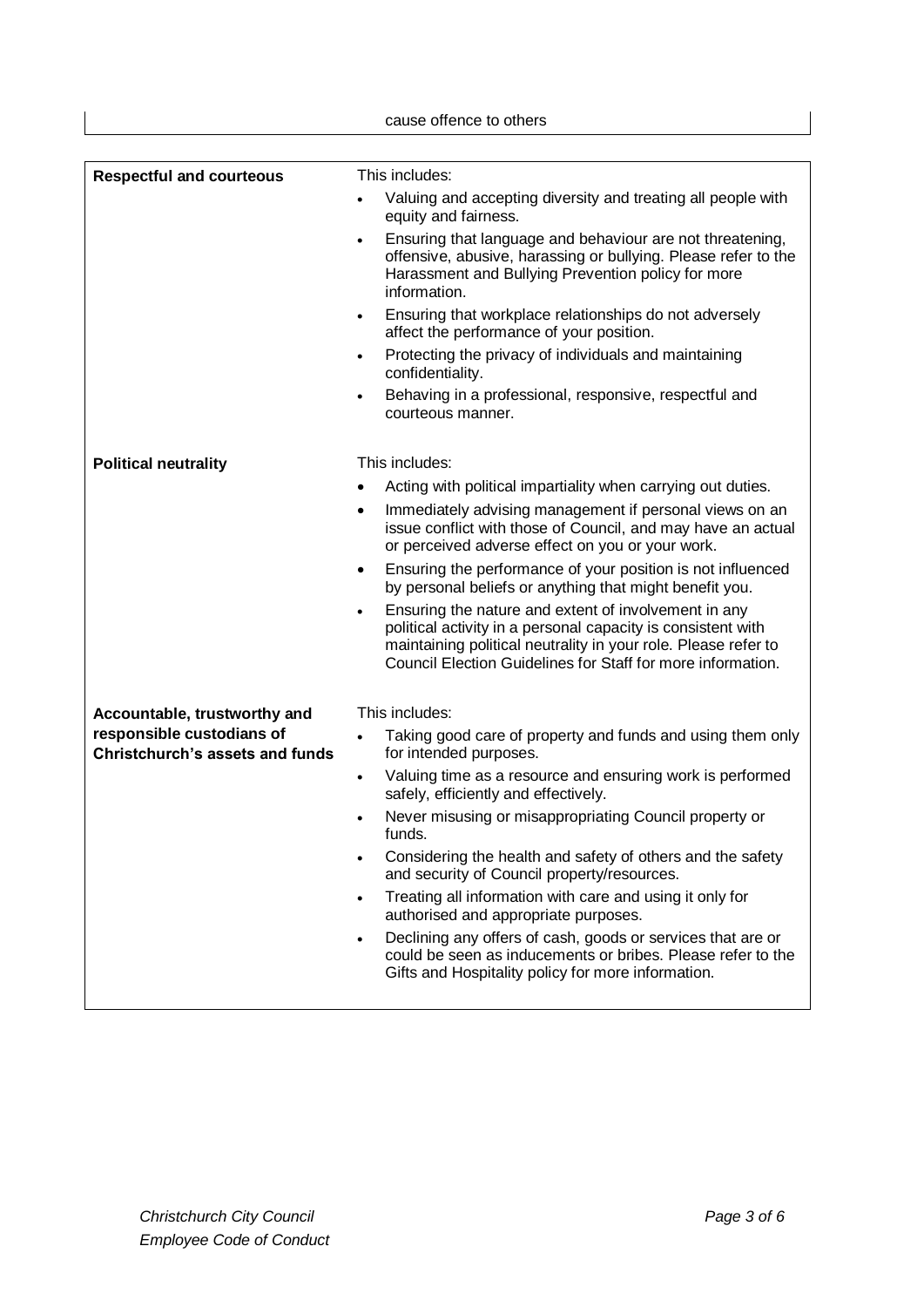# **SECTION 3 – BREACHES**

| 3.1 | <b>Overview</b>                                                                                                                                                                                                                                                                                       |
|-----|-------------------------------------------------------------------------------------------------------------------------------------------------------------------------------------------------------------------------------------------------------------------------------------------------------|
|     | Any alleged breaches of the Code of Conduct may be investigated and could result in disciplinary<br>action, up to and including summary dismissal, as set out in the Disciplinary Policy.<br>Employees who believe the expected standard of conduct is being contravened by another                   |
|     | employee should bring it to the attention of their manager or their Human Resources Business<br>Partner. If the matter potentially constitutes serious wrong doing, employees should refer to the<br>Protected Disclosures Policy.                                                                    |
| 3.2 | <b>Misconduct</b>                                                                                                                                                                                                                                                                                     |
|     | Misconduct may include, but is not limited to the following examples:                                                                                                                                                                                                                                 |
|     | Careless, indifferent or negligent (other than gross negligence) performance of duties.<br>$\bullet$                                                                                                                                                                                                  |
|     | Being discourteous, disrespectful or unprofessional to other employees, customers, clients or<br>$\bullet$<br>suppliers.                                                                                                                                                                              |
|     | Disorderly or argumentative behaviour.<br>$\bullet$                                                                                                                                                                                                                                                   |
|     | Failing to be at an assigned workplace during working hours, leaving an assigned workplace<br>$\bullet$<br>without good reason or permission or being late for work.                                                                                                                                  |
|     | Failing to advise (without good reason) as soon as practicable of any lateness or absence for<br>$\bullet$<br>which prior permission has not been obtained.                                                                                                                                           |
|     | Failing to record hours of work accurately.<br>$\bullet$                                                                                                                                                                                                                                              |
|     | Smoking in a designated non-smoking area.<br>$\bullet$                                                                                                                                                                                                                                                |
|     | Failing to report any minor accident or personal injury at work or during work time.<br>$\bullet$                                                                                                                                                                                                     |
|     | Failing to report minor damage to Council property or damage caused while on Council<br>$\bullet$<br>business.                                                                                                                                                                                        |
|     | Dress that is inappropriate to the employee's working environment.<br>$\bullet$                                                                                                                                                                                                                       |
|     | Failing to maintain reasonable standards of grooming and hygiene.<br>$\bullet$                                                                                                                                                                                                                        |
|     | Excessive use of work email or internet for non-work personal reasons, particularly where the<br>$\bullet$<br>amount of time involved may be impacting on the time spent in the performance of normal<br>work duties.                                                                                 |
| 3.3 | <b>Serious Misconduct</b>                                                                                                                                                                                                                                                                             |
|     | Serious misconduct is behaviour which undermines the trust and confidence in the employment<br>relationship between the employee and employer. Serious Misconduct may include, but is not<br>limited to the following examples:                                                                       |
|     | Refusal to perform a reasonable and lawful request to work or to follow lawful instructions.<br>$\bullet$                                                                                                                                                                                             |
|     | Any act or omission that causes injury or damage or adversely affects quality or productivity.<br>$\bullet$                                                                                                                                                                                           |
|     | Dishonesty including theft, falsification, or being party to falsification of any Council, client or<br>$\bullet$<br>customer document or record.                                                                                                                                                     |
|     | Failing to comply with Council's health and safety policies and procedures including<br>$\bullet$<br>notification of hazards, reporting of injuries, wearing and use of safety protection equipment<br>or protective clothing, and failing to follow lawful instructions regarding health and safety. |
|     | Failing to disclose a work-related accident or near miss incident that had potential to cause<br>$\bullet$<br>serious harm to any person.                                                                                                                                                             |
|     | Failing to stop work if a belief is held that doing the work would expose self or others to a<br>$\bullet$<br>serious health and safety risk or immediate or imminent exposure to a hazard.                                                                                                           |
|     | Leaving an assigned work place without authority or due cause where safety or security is<br>$\bullet$<br>then put at risk.                                                                                                                                                                           |
|     | Taking, selling, distributing, transferring or being in possession of illegal drugs while at work,<br>$\bullet$<br>at a work-related activity, on Council premises, and/or when the employee can otherwise be<br>identified as a Council employee.                                                    |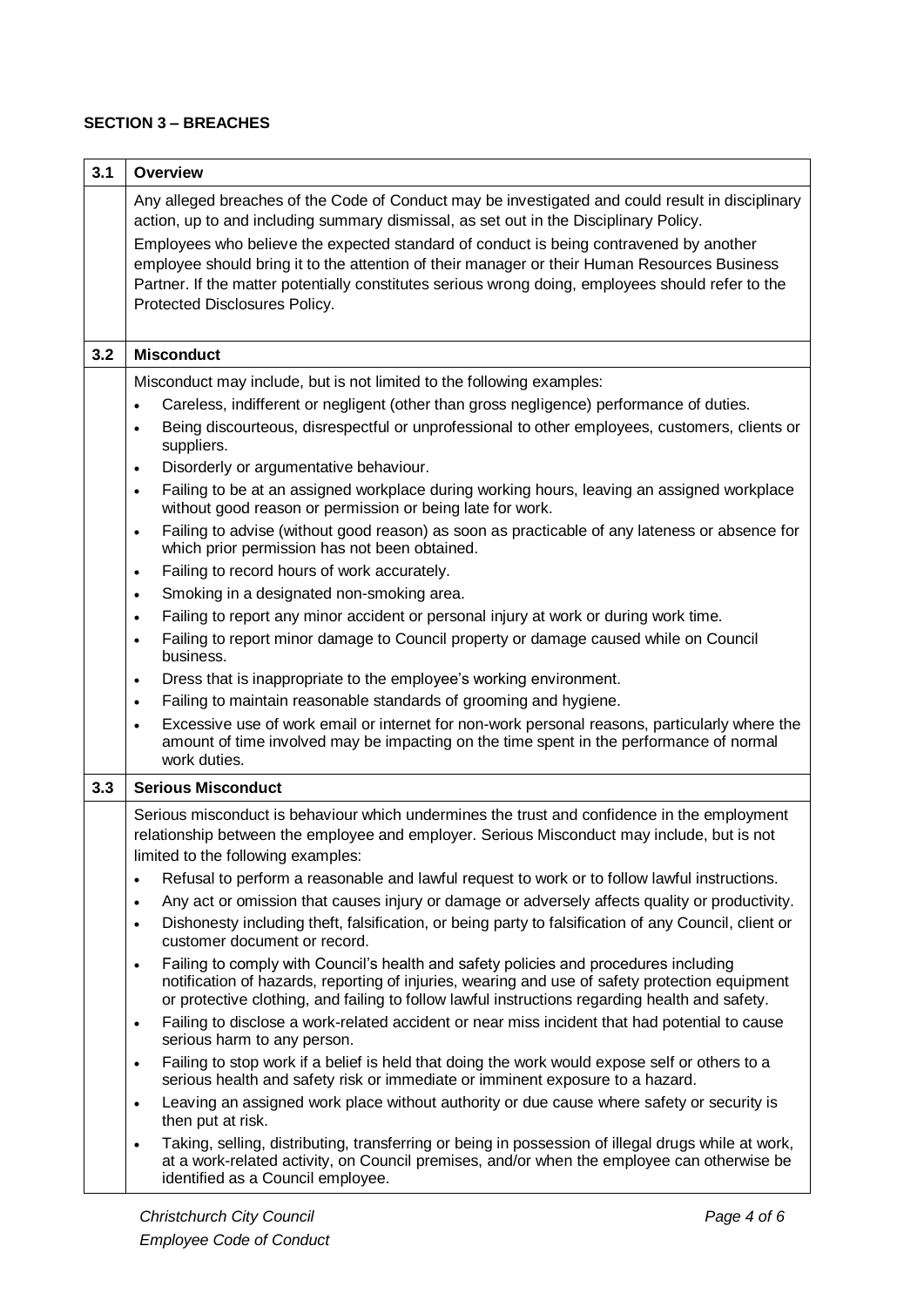- Being impaired, or potentially impaired, by alcohol and/or drugs while at work, at a workrelated activity, on Council premises, while operating Council work vehicles or equipment, and/or when the employee can otherwise be identified as a Council employee.
	- Victimisation, intimidation, publishing defamatory statements via public forums, fighting and/or physical assault, harassment (including sexual and racial harassment), bullying or inappropriate or aggressive or threatening language or behaviour towards another person while at work and/or on Council, or customer property or at any Council social or public occasion and/or when the employee can otherwise be identified as a Council employee.
	- Accessing confidential information for personal gain or pertaining to own personal interest and/or coercing any other Council employee to progress any issue outside of normal Council process.
	- Unauthorised possession of firearms/dangerous weapons/ instruments or any other illegal item on Council/client/ customer premise/property or Council vehicles.
	- Disclosure, destruction, copying or unauthorised use of confidential information or work processes, designs or other material produced or published by Council.
	- Conduct (including outside of normal working hours) that brings (or has the potential to bring) the image or reputation of Council into disrepute.
	- Misrepresenting Council or Council's interests.
	- Misuse of, or creating the perception of misuse of, your position for personal gain or benefit.
	- Accepting bribes or incentives, or creating a perception that bribes or incentives may be accepted.
	- Failing to follow standard cash handling or finance policies and procedures or unauthorised use or handling of funds or Council resources.
	- Conduct that puts the operation or security of the Council's computer networks at risk.
	- Viewing, accessing, streaming, downloading, saving, printing and/or forwarding of email/internet material that is inappropriate for work including pornography and any other content which is inappropriate for a professional, inclusive and respectful environment.
	- Failing to comply with Council's information technology and communication policies, including unauthorised or inappropriate use of e-mail, internet and mobile phones or excessive personal photocopying or printing.
	- Unauthorised possession of, use, lending, removal or deliberate damage to the property of Council, other employees, or customers.
	- Failing to notify possible conflicts of interest, secondary employment, personal or third party relationships, which may have an impact, or the perception of an impact, on your impartiality, collusion or breaches of confidentiality or any other breach of the Council's Conflict of Interest policy.
	- Failing to immediately advise the Council of any pending or actual criminal charges or convictions against them which the employee becomes aware of.
	- Criminal charges or convictions which detrimentally impact on the performance of your position.
	- Instances of misconduct which the Council considers are sufficiently serious to amount to serious misconduct in the circumstances.
	- Any other conduct which destroys or damages the trust and confidence in the employment relationship.